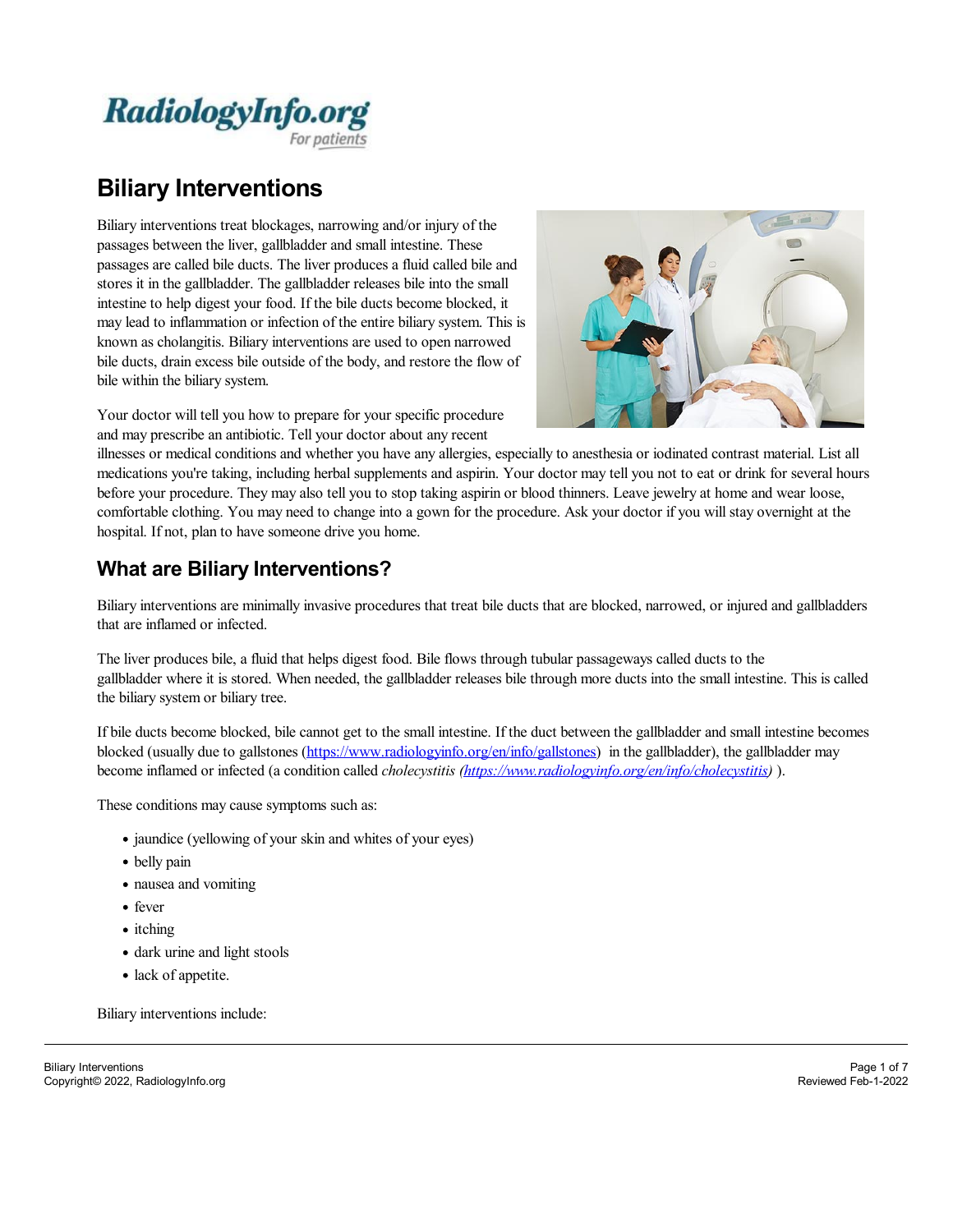Percutaneous transhepatic cholangiography **(PTC).** Using x-ray or ultrasound image-guidance, the doctor inserts a needle through the skin and into the liver. A contrast material is injected into a bile duct and x-rays are taken as the material flows through the biliary tract.

Ifa blockage or narrowing is found, additional procedures may be performed, including:

- **insertion** of a catheter to drain excess bile out of the body.
- **Placement of a stent** (a small plastic or metal tube) placed inside a narrow duct to keep it open or to bypass a blockage so bile can drain.

Drainage interventions include:

**Percutaneous transhepatic biliary drainage (PTBD).** Using image-guidance, a catheter is inserted into blocked ducts in the liver so bile can drain out of the body.

During or following PTBD, you may have a:

**Percutaneous cholecystostomy.** Using image guidance, a thin plastic tube called a catheter is placed through the skin into an infected gallbladder to let fluids drain and reduce swelling. Patients who are too illto have their gallbladder surgically removed (called a cholecystectomy) may have this procedure.

An interventional radiologist is a radiologist who performs minimally invasive procedures with imaging guidance. Interventional radiologists are trained to use fluoroscopy, CT, and ultrasound to guide catheters and wires through the skin through a needle puncture. They use these techniques to perform biopsies, drain fluid or abscesses, insert drainage catheters and to insert stents to open narrowed ducts and blood vessels.

### **What are some common uses of the procedures?**

Several conditions can cause a blockage or narrowing in bile duct, including:

- inflammation of:
	- the liver (cholangitis)
	- the gallbladder (cholecystitis [\(https://www.radiologyinfo.org/en/info/cholecystitis](https://www.radiologyinfo.org/en/info/cholecystitis)))
	- the bile ducts with scarring (primary sclerosing cholangitis)
- cancer of the pancreas, gallbladder, bile duct, liver, or enlarged lymph nodes due to a variety of different tumors
- gallstones in the gallbladder or in the bile ducts
- injury to the bile ducts during surgery
- infection.

### **How should I prepare?**

Patients are routinely given antibiotics prior to this procedure.

Your doctor may test your blood prior to your procedure.

Prior to your procedure, your doctor may test your blood to check your kidney function and to determine if your blood clots normally.

Tell your doctor about all the medications you take, including herbal supplements. List any allergies, especially to localanesthetic, generalanesthesia, or contrast materials. Your doctor may tell you to stop taking aspirin, nonsteroidalanti-inflammatory drugs (NSAIDs) or blood thinners before your procedure.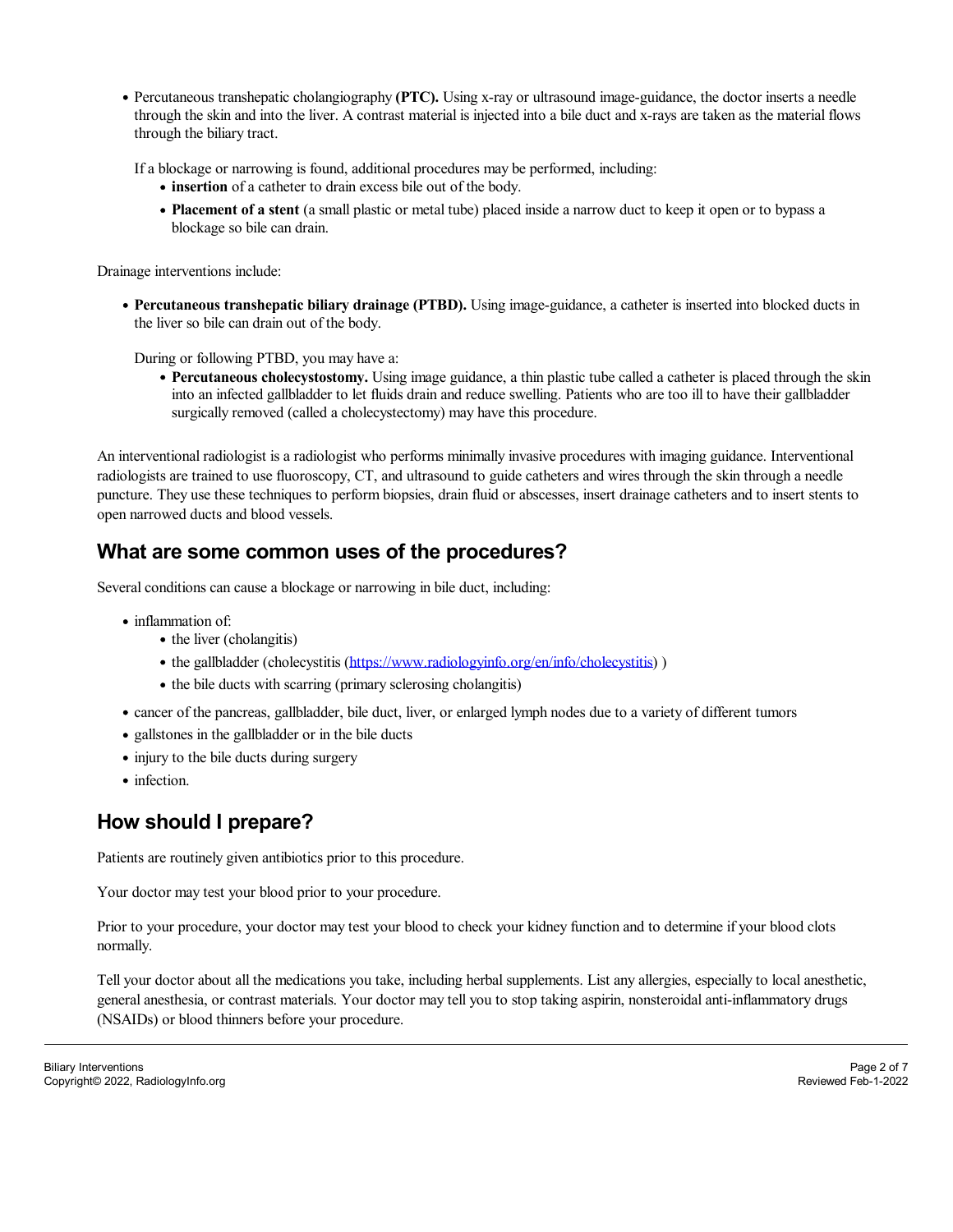Tell your doctor about recent illnesses or other medical conditions.

Women should always tell their doctor and technologist if they are pregnant. Doctors will not perform many tests during pregnancy to avoid exposing the fetus to radiation. Ifan x-ray is necessary, the doctor will take precautions to minimize radiation exposure to the baby. *See the Safety in X-ray, Interventional Radiology and Nuclear Medicine Procedures page [\(https://www.radiologyinfo.org/en/info/safety-radiation](https://www.radiologyinfo.org/en/info/safety-radiation)) for more information about pregnancy and x-rays.*

You will receive specific instructions on how to prepare, including any changes you need to make to your regular medication schedule.

Other than medications, your doctor may tell you to not eat or drink anything for several hours before your procedure.

You may need to remove your clothes and change into a gown for the exam. You may also need to remove jewelry, eyeglasses, and any metal objects or clothing that might interfere with the x-ray images.

Plan to have someone drive you home after your procedure.

This procedure is often done on an outpatient basis. However, some patients may require admission following the procedure. Ask your doctor if you will need to be admitted.

### **What does the equipment look like?**

In these procedures, x-ray equipment, ultrasound or CT scanning may be used for image guidance. In addition, additional equipment such as a catheter, balloon and/or stent may be used.

### **X-ray equipment:**

This exam typically uses a radiographic table, one or two x-ray tubes, and a video monitor. Fluoroscopy converts x-rays into video images. Doctors use it to watch and guide procedures. The x-ray machine and a detector suspended over the exam table produce the video.

#### **Ultrasound:**

Ultrasound scanners consist of a computer console, a video display screen, and a transducer that is used to scan the body and blood vessels. The transducer is a small hand-held device that resembles a microphone, attached to the scanner by a cord. The transducer sends out high frequency sound waves into the body and then listens for the returning echoes from the tissues in the body. The principles are similar to sonar used by boats and submarines.

The ultrasound image is immediately visible on a video monitor. The equipment creates the image based on the amplitude (strength), frequency, and time it takes for the sound signal to return to the transducer.

#### **CT:**

The CT scanner is typically a large, box-like machine with a hole, or short tunnel, in the center. You will lie on a narrow examination table that slides into and out of this tunnel. Rotating around you, the x-ray tube and electronic x-ray detectors are located opposite each other in a ring, called a gantry. The computer workstation that processes the imaging information is located in a separate room where the technologist operates the scanner and monitors your exam. The CT scanner obtains x-ray "slices" of your body as the gantry moves you through the scanner. These slices are typically between 0.1 and 1 cm thick.

#### **Additional equipment:**

Catheter: a long, thin plastic tube, about as thick as a strand of spaghetti.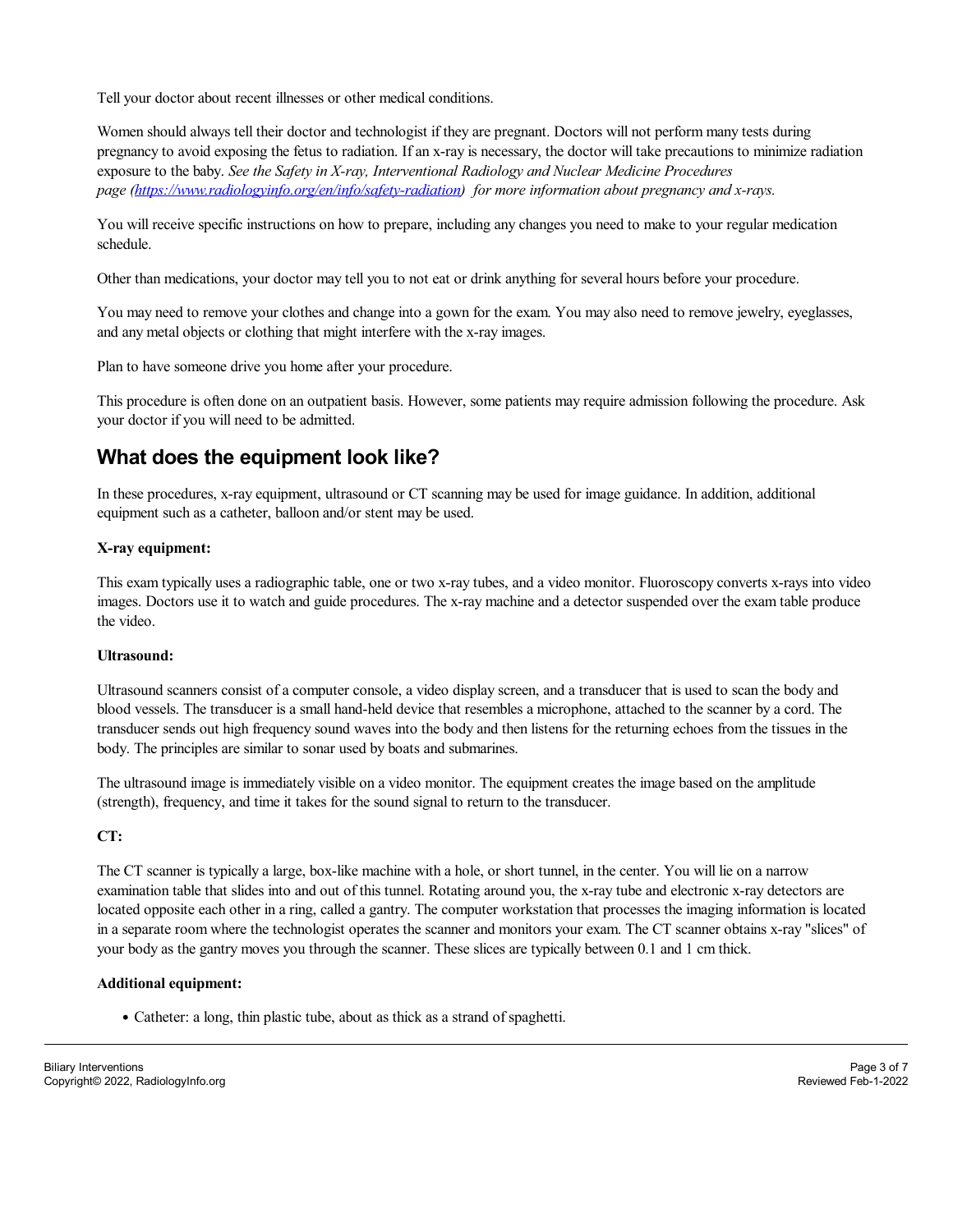- Balloon: a long, thin plastic tube with a small balloon at its end.
- Stent: a small, wire mesh or plastic tube.

## **How does the procedure work?**

Biliary interventions typically begin with **percutaneous transhepatic cholangiography,** which uses x-rays and a contrast material to create pictures of the bile ducts and gallbladder. If there is a blockage, the doctor may:

- place a tube to drain excess bile out of the body
- open a narrowed bile duct
- place a stent to keep a bile duct open
- restore the flow of bile within the biliary system.

**Percutaneous transhepatic biliary drainage** uses image-guidance to insert a catheter through the skin and into the liver. The tube is left in place in the liver to let bile drain outside of the body into a collection bag. A stent may be placed after the drainage procedure to keep a narrow or blocked duct open.

**Percutaneous cholecystostomy** uses image guidance to place a tube into an infected gallbladder that allows bile fluid to drain out into a collection bag outside of the body. This procedure is often done when surgically removing the gallbladder is too risky.

Patients with an inflamed gallbladder or cholecystitis, or symptoms related to gallstones, are typically treated with intravenous antibiotics or surgical removal of the gallbladder (cholecystectomy). For more information, see the Gallstones ([https://www.radiologyinfo.org/en/info/gallstones\)](https://www.radiologyinfo.org/en/info/gallstones) page.

### **How is the procedure performed?**

Prior to your procedure, your doctor may perform ultrasound, computed tomography (CT), or magnetic resonance imaging (MRI) exams.

Your doctor may provide medications to help prevent nausea and pain and antibiotics to help prevent infection.

You will lie on the procedure table.

A nurse or technologist will insert an intravenous (IV) line into a vein in your hand or arm to administer a sedative. This procedure may use moderate sedation. It does not require a breathing tube. However, some patients may require general anesthesia.

If you receive a general anesthetic, you will be unconscious for the entire procedure. An anesthesiologist will monitor your condition. If you receive conscious sedation, a nurse willadminister medications to make you drowsy and comfortable and monitor you during the procedure.

The doctor will make a very small skin incision at the site.

#### **Percutaneous transhepatic cholangiography (PTC):**

The doctor inserts a thin needle through the skin below the ribs and into the liver using ultrasound and x-ray (fluoroscopy) guidance. The doctor injects contrast material into the liver and bile ducts and takes x-rays of the biliary tract.

#### **Percutaneous transhepatic biliary drainage (PTBD):**

If there is a blockage, the doctor inserts a catheter into ducts within the liver to let bile drain out of the liver. There are three ways to drain the bile: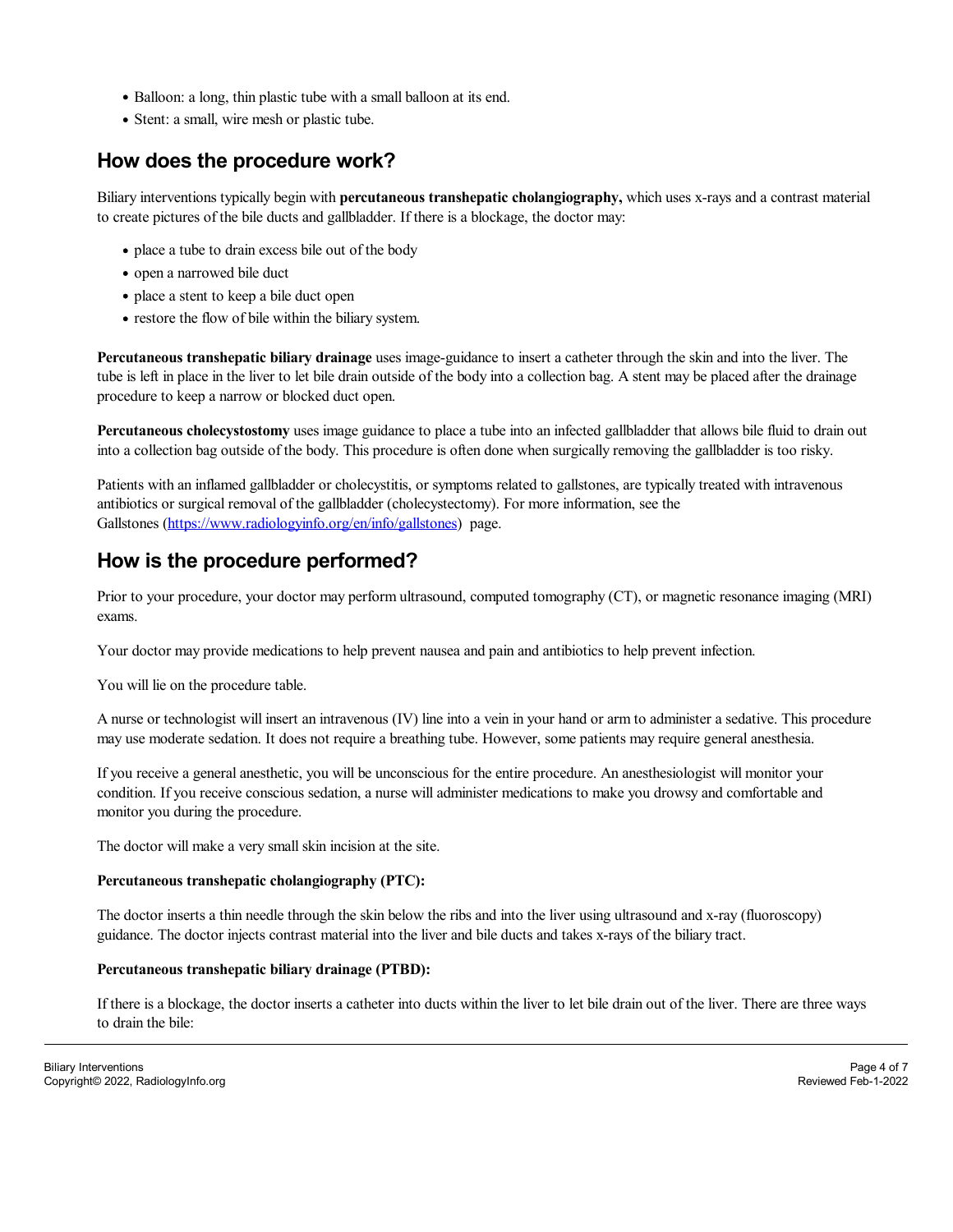**External:** The catheter is inserted above the blockage in the bile duct. Bile flows through the catheter outside of the body into a drainage bag.

**Internal/external:** The catheter is inserted through the blockage into the small intestine. Bile flows both into the small intestine and outside the body into a drainage bag. This is the most common drainage catheter used.

**Internal**: A small metal cylinder called a stent is placed inside a blocked or narrowed duct to keep it open. A catheter is placed inside the duct connected to a drainage bag outside the body. If the stent keeps the duct open, the catheter is removed.

The length of time a drainage bag is needed varies from patient to patient. You will be instructed on how to care for the drainage catheter.

**Percutaneous cholecystostomy:** Using ultrasound and x-ray (fluoroscopy) guidance, the doctor inserts a thin catheter through the skin below the ribs and into the gallbladder. The catheter may be left in place until the gallbladder can be removed or permanently.

**Catheter tube change:** Drainage catheters are usually changed every 8 to 12 weeks. To change the catheter, a wire is passed through the drainage tube so the existing tube can be removed and replaced with a new tube. When the new drainage catheter is in place, the wire is removed.

### **What will I experience during and after the procedure?**

The doctor or nurse willattach devices to your body to monitor your heart rate and blood pressure.

You will feela slight pinch when the nurse inserts the needle into your vein for the IV line and when they inject the local anesthetic. Most of the sensation is at the skin incision site. The doctor will numb this area using localanesthetic. You may feel pressure when the doctor inserts the catheter into the vein or artery. However, you will not feel serious discomfort.

If you receive a general anesthetic, you will be unconscious for the entire procedure. An anesthesiologist will monitor your condition..

If the procedure uses sedation, you will feel relaxed, sleepy, and comfortable. You may or may not remain awake, depending on how deeply you are sedated.

As the contrast material passes through your body, you may feel warm. This will quickly pass.

You will remain in the recovery room until you are completely awake and ready to return home.

In general, for all these procedures, you should be able to resume your normalactivities within a few days. In some cases, you may have a catheter exiting your side and draining bile into a bag. The length of time a drainage bag is needed varies from patient to patient. Consult your interventional radiologist for information about your treatment.

# **Who interprets the results and how do I get them?**

The interventional radiologist or doctor treating you will determine the results of the procedure. They will send a report to your referring physician, who will share the results with you.

Your interventional radiologist may recommend a follow-up visit.

This visit may include a physical check-up, imaging exam(s), and blood tests. During your follow-up visit, tell your doctor if you have noticed any side effects or changes.

### **What are the benefits vs. risks?**

**Benefits**<br>Benefits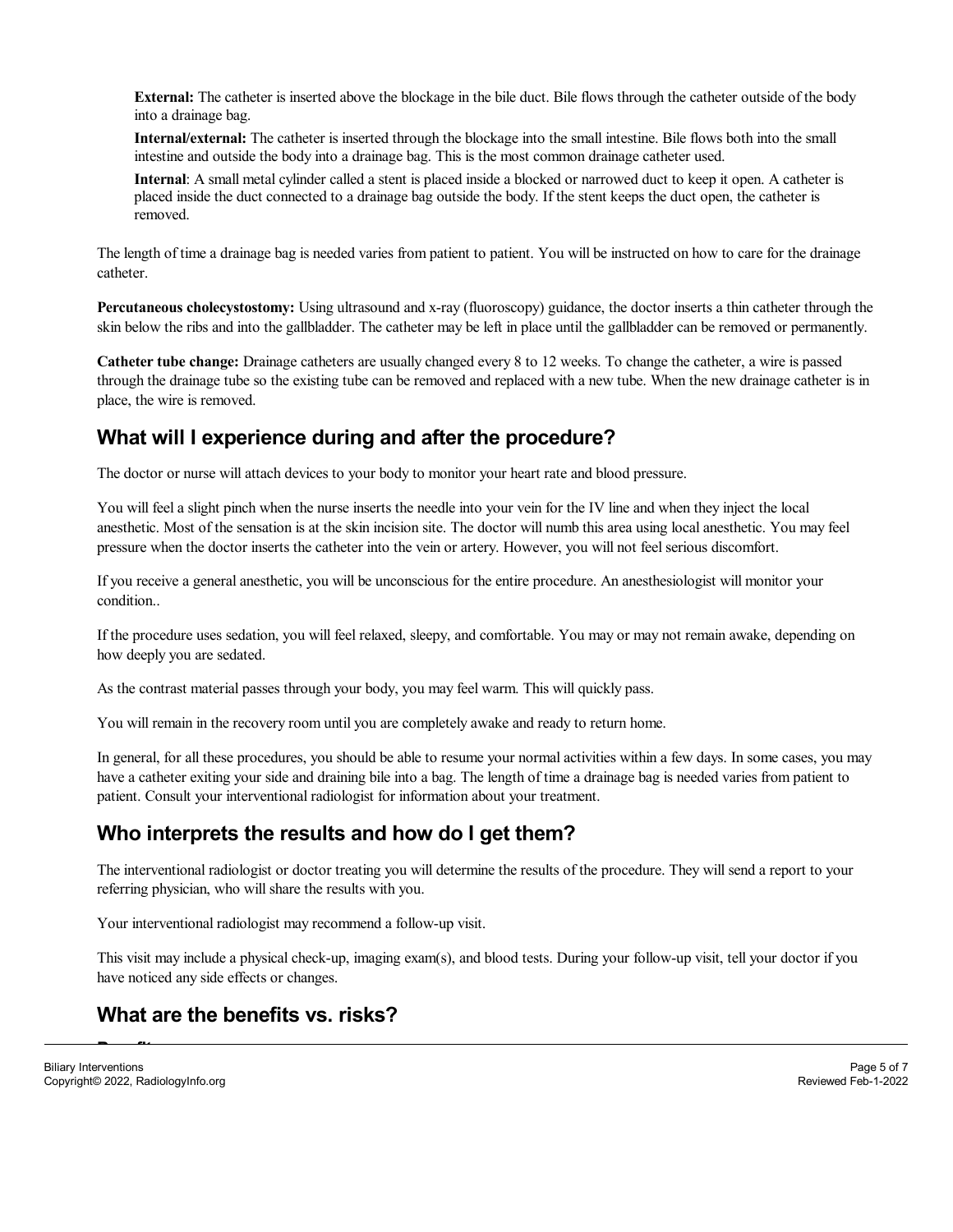#### **Benefits**

- PTCs and percutaneous cholecystostomy tubes do not need a large surgical incision, only a small nick in the skin. No stitches are needed.
- In general, the time spent in the hospital for biliary interventions is less than for open surgery.
- Recovery time is significantly shorter than open surgery.

#### **Risks**

- Any procedure that penetrates the skin carries a risk of infection. The chance of infection requiring antibiotic treatment appears to be less than one in 1,000.
- There is a very slight risk of an allergic reaction if the procedure uses an injection of contrast material.
- There is a small risk of bleeding related to the procedure. If this occurs, the bleeding almost always stops on its own. If treatment becomes necessary, this can almost always be achieved with arterialembolization, a minimally invasive technique.
- There is a very small risk of damage to the gallbladder, bile duct and blood vessels or bowel perforation
- Risks related to the drainage tube include:
	- swelling, bleeding or skin infection of the skin around the tube
	- tube blockage.
	- leaking around tube
	- tube malposition
- Bleeding in and around the liver
- Lung infection.

### **What are the limitations of Biliary Interventions?**

Minimally invasive procedures such as biliary interventions may not be appropriate for all patients. The decision as to whether your specific situation can be treated with these techniques will be made by your doctor and interventional radiologist. In general, minimally invasive procedures are preferable to surgery.

In some cases, a recurrence of the underlying problem such as blockage of a stent or cholecystitis may occur. In these cases, a repeat biliary intervention may be necessary. If this is not appropriate, a different procedure may be recommended.

#### **Disclaimer**

This information is copied from the RadiologyInfo Web site (http://www.radiologyinfo.org) which is dedicated to providing the highest quality information. To ensure that, each section is reviewed by a physician with expertise in the area presented. All information contained in the Web site is further reviewed by an ACR (American College of Radiology) - RSNA (Radiological Society of North America) committee, comprising physicians with expertise in several radiologic areas.

However, it is not possible to assure that this Web site contains complete, up-to-date information on any particular subject. Therefore, ACR and RSNA make no representations or warranties about the suitability of this information for use for any particular purpose. All information is provided "as is" without express or implied warranty.

Please visit the RadiologyInfo Web site at**http://www.radiologyinfo.org** to view or download the latest information.

**Note:** Images may be shown for illustrative purposes. Do not attempt to draw conclusions or make diagnoses by comparing these images to other medical images, particularly your own. Only qualified physicians should interpret images; the radiologist is the physician expert trained in medical imaging.

### **Copyright**

This material is copyrighted by either the Radiological Society of North America (RSNA), 820 Jorie Boulevard, Oak Brook, IL 60523-2251 or the American College of Radiology (ACR), 1891 Preston White Drive, Reston, VA 20191-4397. Commercial reproduction or multiple